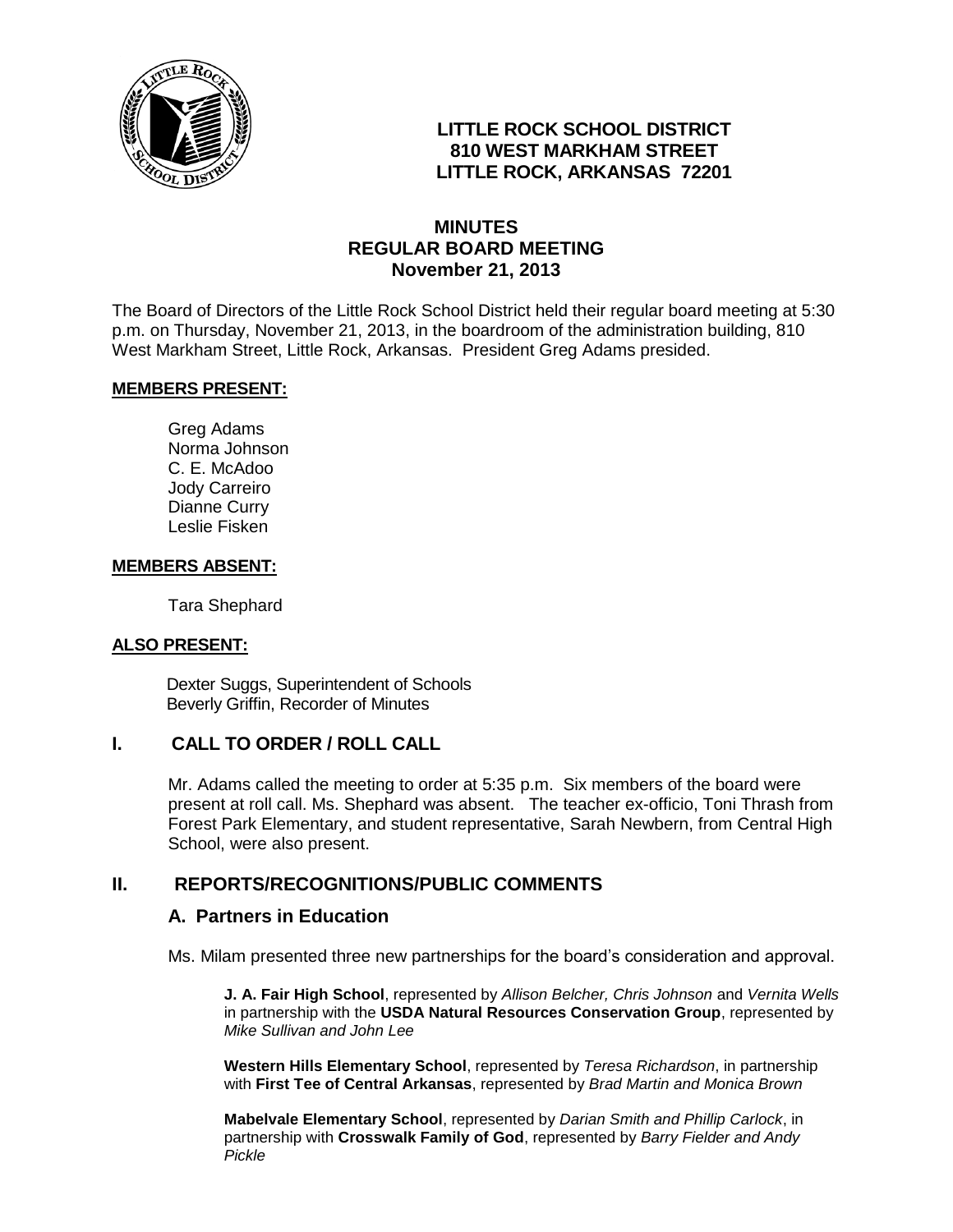Ms. Milam closed by reminding listeners of the upcoming **VIPS Jane Mendel Reading**  Day on Tuesday November 19<sup>th</sup>. Cards were available for signing up to read, and an online registration was available at lrsd.org.

On the partnerships, Ms. Johnson moved to approve. Ms. Fisken seconded the motion, and it **carried unanimously.**

## **B. Remarks from Citizens**

Ventrell Thompson addressed the board in support of the transformation of Forest Heights into a STEM school. He thanked the board for the work they do for the students in the district. He is a parent of LRSD students, and is a member of Arkansas Blacks in Energy. He is excited about the 1:1 technology plan being implemented in the district and about the implementation of STEM focused schools.

#### **C. Donations of Property**

Student ex-officio Sarah Newbern read the list of recent donations to the district. Ms. Curry made a motion to accept the donations. Ms. Fisken seconded the motion and it **carried unanimously**. The donations are listed in the following chart:

| <b>SCHOOL/DEPARTMENT</b> | <b>ITEM</b>                                               | <b>DONOR</b>                                        |
|--------------------------|-----------------------------------------------------------|-----------------------------------------------------|
| Central High School      | Baseball Team monetary donations:<br>\$300.00<br>\$150.00 | <b>LR Climbing Center</b><br>Jonathan & Emily Wyatt |
|                          | \$300.00                                                  | Michael & Cynthia Farzley                           |
|                          | \$200.00                                                  | Donna Passini<br><b>Bass Charitable Foundation</b>  |
|                          | \$900.00<br>\$400.00                                      | Bradley & Jeanine Chilcote                          |
|                          | \$110.00                                                  | Crockett Law Firm, P.A.                             |
|                          | \$60.00                                                   | <b>Billy Brumbelow</b>                              |
|                          | \$150.00                                                  | Lucy Abraham                                        |
|                          | \$110.00                                                  | Gary Ellison                                        |
|                          | \$100.00                                                  | Jessica Finch                                       |
|                          | \$500.00                                                  | Sim's BBQ                                           |
|                          | \$300.00                                                  | The Mission                                         |
|                          | \$200.00                                                  | Nancy Rousseau                                      |
|                          | \$50.00                                                   | Cindy L. Green                                      |
|                          | \$500.00                                                  | Jim & Jody Allison                                  |
|                          | \$400.00                                                  | Teague Eye & Vision Clinic                          |
|                          | \$300.00                                                  | Kavanaugh Rx, LLC                                   |
|                          | \$300.00                                                  | Deval. Inc.                                         |
|                          | \$300.00                                                  | <b>Centennial Bank</b>                              |
|                          | \$50.00                                                   | Law Office of Kenneth V. Crow                       |
|                          | \$200.00                                                  | James V. May                                        |
|                          | \$100.00                                                  | Randy & Gayla Sybert                                |
|                          | \$100.00                                                  | Dennis Greenlee & Diana Pounder                     |
|                          | \$100.00                                                  | Gary & Heidi Hogan<br>Toby & Ashley Frazier         |
|                          | \$50.00<br>\$50.00                                        | <b>Bruce F. Mitchell</b>                            |
|                          | \$150.00                                                  | M. Taylor & Brooke Mitcham                          |
|                          | \$2,000.00                                                | Nicholas Tenbensel & Israt Zohra                    |
|                          | \$750.00                                                  | Colin M. Johnson                                    |
|                          |                                                           |                                                     |

#### **DONATIONS**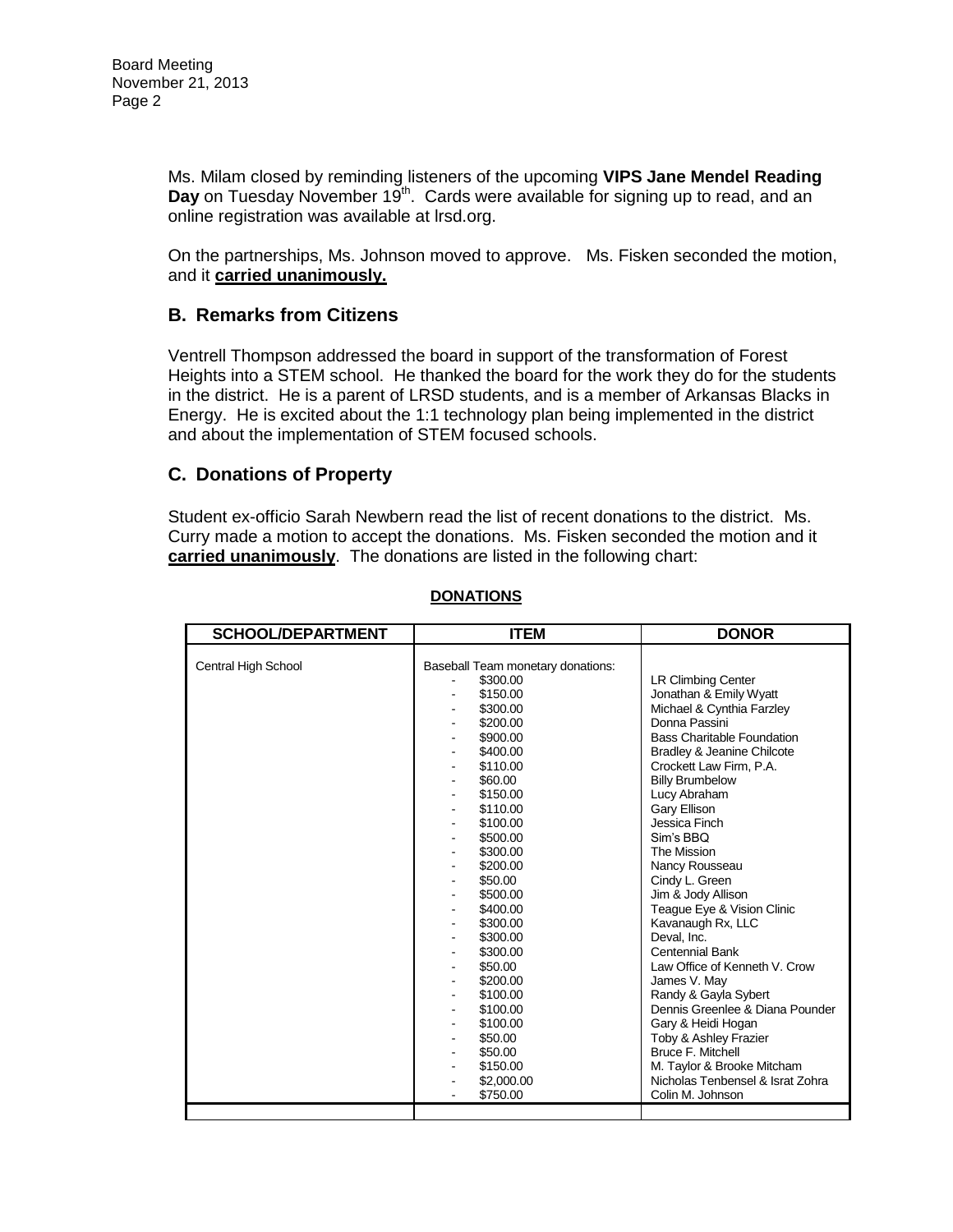| <b>SCHOOL/DEPARTMENT</b>               | <b>ITEM</b>                                                                                                                                                                                            | <b>DONOR</b>                                                                                                                                           |
|----------------------------------------|--------------------------------------------------------------------------------------------------------------------------------------------------------------------------------------------------------|--------------------------------------------------------------------------------------------------------------------------------------------------------|
| Central High School                    | Tennis Team monetary donations:<br>\$50.00<br>\$100.00<br>\$100.00<br>\$50.00<br>\$50.00                                                                                                               | Panamerican Consulting<br>Frazier & Rickels, PA<br>Larrry Alman<br>Terri Cohen & Marc Sherman<br>Peter Owen Thomas                                     |
| Hall High                              | \$200.00 cash - Quiz Bowl contribution                                                                                                                                                                 | American Pie, LLC                                                                                                                                      |
| J. A. Fair High School                 | Golf cart valued at \$525.00                                                                                                                                                                           | Sean McKean, Pastor,<br>The Church at Rock Creek                                                                                                       |
| Mabelvale Magnet Middle School         | \$50.00 cash for student lunches                                                                                                                                                                       | Tommy C. McIntosh                                                                                                                                      |
| Pulaski Heights Middle School          | Girls Basketball team monetary<br>donations:<br>\$100.00<br>\$100.00<br>\$90.00<br>\$100.00<br>Band Program monetary donations:<br>\$100.00<br>\$100.00                                                | Brian & Tracie Sugg<br>Samuel & Shelly Rayburn<br>Jeffrey & Allison Hatfield<br>Nikolai & Leslie Fisken<br>Kaye Leonard<br><b>Charles Van Deventer</b> |
| <b>Wilson Elementary</b>               | \$500.00 cash for art supplies                                                                                                                                                                         | Horace Mann High School Class of<br>1963                                                                                                               |
| <b>LRSD Computers for Kids Program</b> | Apple iPad valued at \$499.00<br>(door prize for Computer Power Day)                                                                                                                                   | Congressman Tim Griffin                                                                                                                                |
|                                        | Six gift baskets valued at \$90.00<br>(door prizes for Computer Power Day)                                                                                                                             | Norman Jean Johnson                                                                                                                                    |
|                                        | 1,000 wristband USB flash drives<br>valued at approximately \$5,000                                                                                                                                    | <b>Acxiom Corporation</b>                                                                                                                              |
|                                        | Six 6-month gift certificates for free<br>internet essentials valued at \$358.20;<br>six netbook computers valued at<br>\$1,194.00; and advertising for<br>Computer Power Day valued at<br>\$2,500.00. | <b>Comcast Cable</b>                                                                                                                                   |

# **D. Little Rock PTA Council**

No report.

## **E. Little Rock Education Association**

Cathy Kohler reported she had been reading at Williams this week. She expressed gratitude and thanked the board for giving so generously of their time to serve the LRSD. She encouraged listeners to be thankful they have a job. She attended an American Education Week celebration at Mosaic Templars, where there was a play on the importance of the educational support professionals. She recognized all of the educational support staff, including food service workers, bus drivers, custodians, clerical workers and others who keep the district running. She also thanked Mr. Bailey for agreeing to continue negotiations, stating they would be keeping the students in mind as the process continues.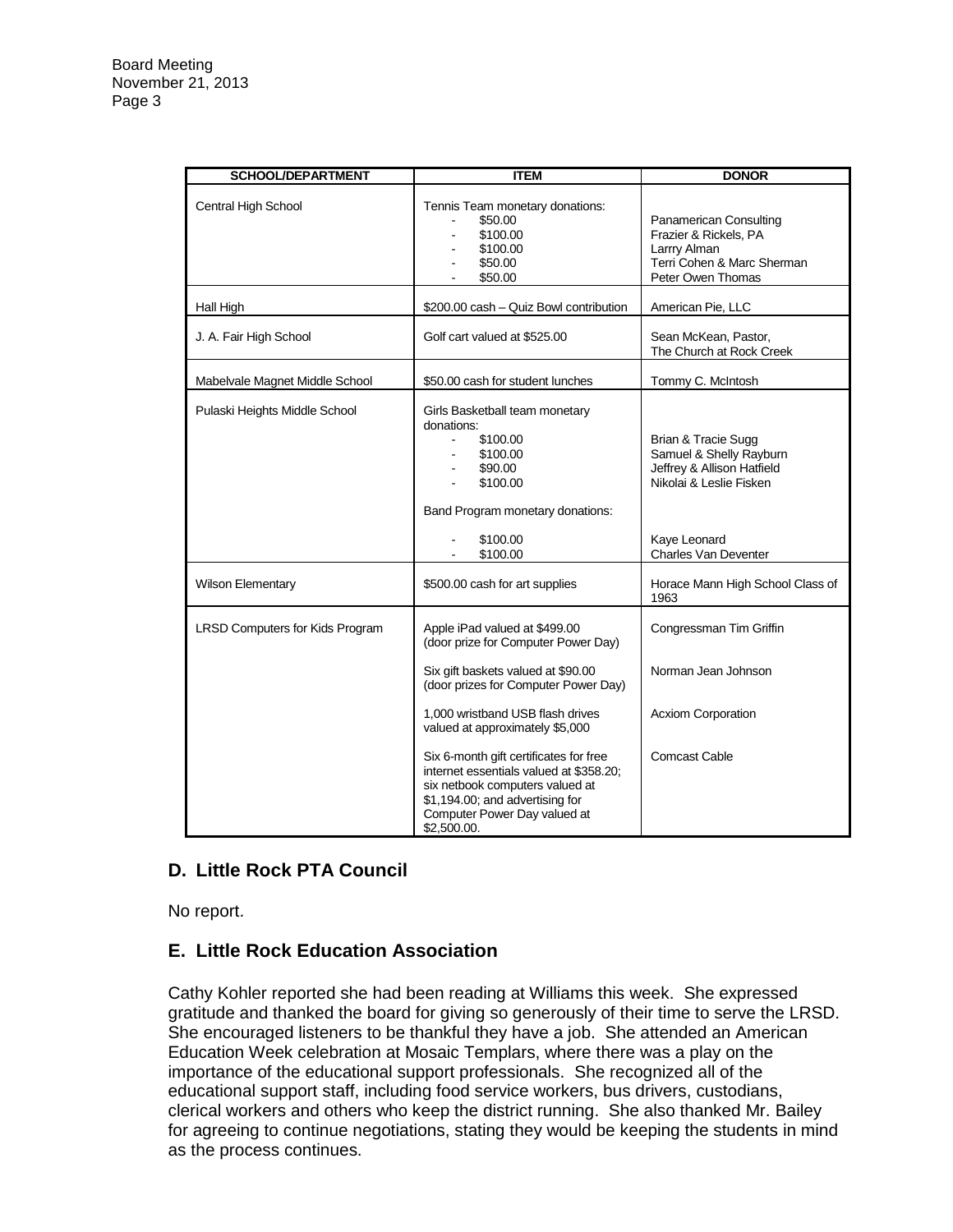# **IV. REPORTS AND COMMUNICATIONS**

### **A. Remarks from Board Members**

Ms. Curry thanked the audience for allowing her to serve on the board. She stated she was working to make sure appropriate resources are provided to all schools in the district. She had gone on the bus tour to Parkview and Henderson, and she thanked the schools for their hospitality. She had eaten lunch with her grandson at Rockefeller for grandparents' day.

Ms. Fisken acknowledged Dr. Suggs for his vision, and expressed her appreciation for his statement "we cannot have cookie-cutter schools." She thanked the staff members and community people who are working on the Geyer Springs and Forest Heights transitions. She was looking forward to hearing input from the community on these schools at the upcoming community forums.

Mr. McAdoo noted the district consisted of 25,000 students, 4,000 employees, supported 2,300 vendors, and bused over 16,000 students every day. He thanked the teachers, the administrators, and community leaders for their commitment to putting children first. He expressed appreciation for everyone who keeps the district going day to day.

Mr. Carreiro congratulated Central and Parkview football teams and wished them luck in the playoffs. He announced upcoming weekend all region choir and band concerts, and noted Mr. Adams' son will be singing in the choir. He thanked all the readers who participated in VIPS Reading Day.

Mr. Carreiro also noted the historic nature of the desegregation settlement agreement. "This isn't the ending, but the close of one chapter and the beginning of a new chapter…. We now have a responsibility to write the next chapter."

Ms. Johnson discussed forming relationships. She had attended a National League of Cities initiative where a memorandum of understanding was developed with the US Department of Education. Community leaders must come together to build long lasting relationships. She then spoke to the STEM initiatives being proposed and asked why all students cannot have access to the same STEM curriculum. "All kids need the same amount of stimulation." Basic and below basic students need to be challenged as well as those students who are already achieving.

Mr. Adams reported on the November  $9<sup>th</sup>$  anti-bullying rally which was held at the Clinton Center. The theme was "Build Communities not Bullies," and he thanked the NEA, the AEA, and the STAND committee for the work they committed to making this a successful event. He also thanked Stephen Young, who works at Booker Elementary, for spearheading the event.

#### **B. Update: Geyer Springs and Forest Heights**

Sadie Mitchell reported on the process being used to develop plans to reconfigure Geyer Springs elementary to a High Ability Academy and Forest Heights to a STEM focused K-8 school. Committee members present were introduced. Board members were provided with a packet of information. Community meetings will be held to take comments from the public, and those comments will be taken into consideration during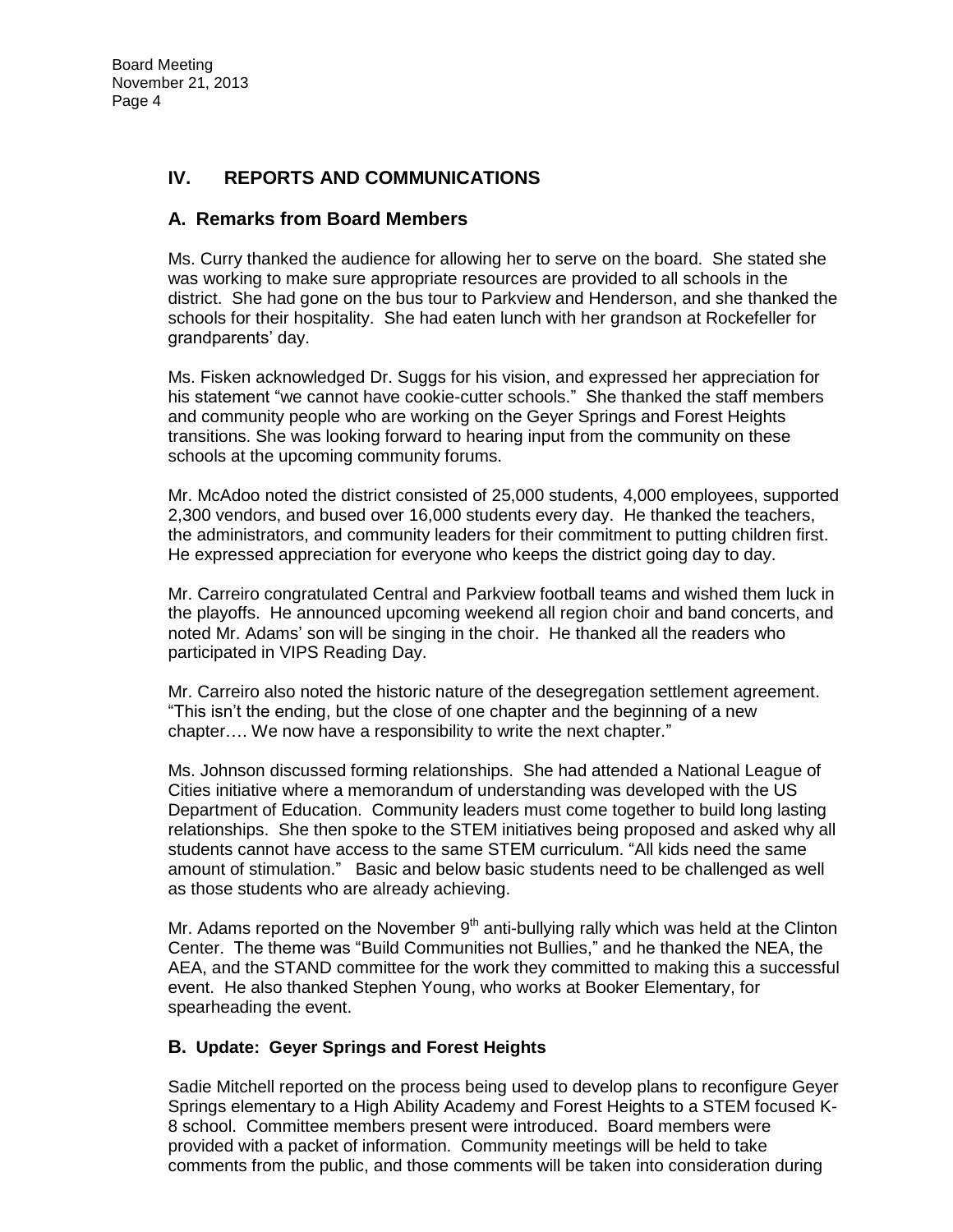the planning phase of the proposal development. Linda Young discussed the curriculum focus on engineering for the STEM school.

## **C. Update: Transportation and Safety Stop Information**

At the agenda meeting, transportation director Mike Martello provided an overview of the safety stop procedures used for addressing concerns regarding safety of students to and from their bus stops. He also responded to questions regarding the transportation review committee, which considers all requests for safety stops and makes the decisions for adding stops when necessary. Board members were provided with a copy of the PowerPoint presentation as a reference.

#### **D. Support for Priority Schools and Other High Needs Schools**

At the agenda meeting, Dennis Glasgow and Pearson Representative Judy Bryant provided an overview of the support provided to priority and focus schools. They responded to questions from the board, and provided follow up information via a Friday Update.

Mr. McAdoo had specific questions regarding "demographic profiling" and the use of an evaluation tool to include feedback from the teachers. He asked if Pearson could describe what they do in our schools if a parent wanted that information.

Ms. Curry asked if the accountability data from the state was available, and Mr. Glasgow indicated he would provide the reports on priority and focus schools.

## **E. Quarterly Report – Evaluation & Testing**

At the agenda meeting, Danielle Cummings, Maurecia Robinson and Ed Jackson provided an overview of the quarterly report which was attached to the board agenda. Board members asked Dr. Suggs if follow up reports could also include strategies for addressing areas of concern.

#### **III. CONSENT ITEMS**

Ms. Fisken made a motion to approve the items included in the consent agenda. Mr. McAdoo seconded the motion, and it **carried unanimously**.

#### **A. Minutes**

Minutes from the regular board meeting held on October  $24<sup>th</sup>$ , and from special meetings held on November  $14<sup>th</sup>$  and November  $18<sup>th</sup>$ , 2013, were presented for review and approval.

## **B. Personnel Changes**

Routine personnel changes were included in the board's agenda.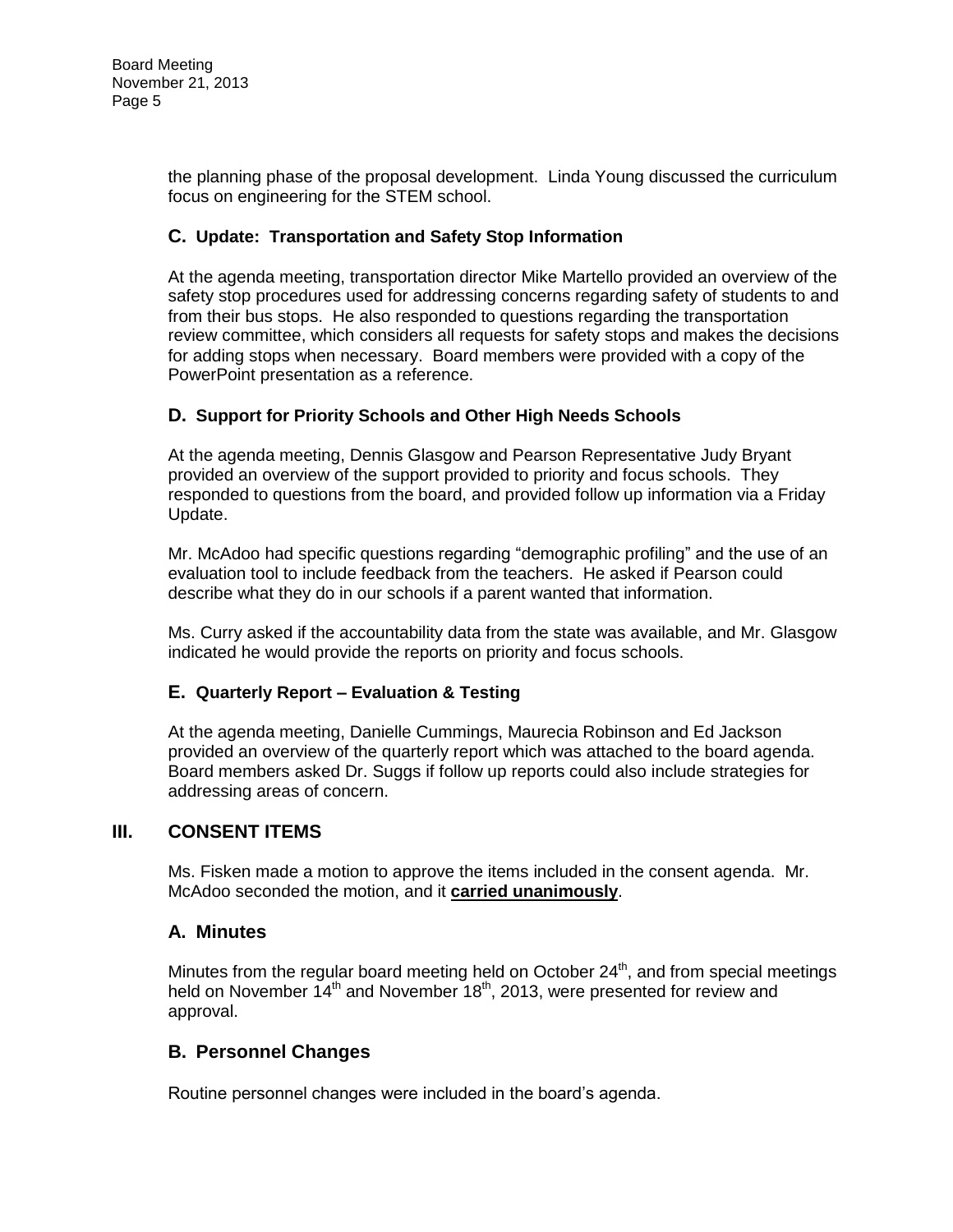Board Meeting November 21, 2013 Page 6

#### **C. Internal Auditors Report**

Mr. Becker's report was provided as a part of the agenda.

## **IV. BOARD POLICY AND REGULATIONS REVIEW**

## **A. Board of Education Policy Revision – First Reading: IKF – General Education Graduation Requirements**

Mr. Glasgow provided an overview summary of the proposed revisions to policy IKF – General Graduation requirements. It was attached to the board's agenda. Mr. Carreiro made a motion to approve the policy revisions on first reading. Ms. Johnson seconded the motion and it **carried unanimously.**

## **B. Regulation Revisions: IHBDA-R2 Academic Improvement Plan (AIP); IKEC-R1 Credit for College Dual-Credit Courses and College Summer Enrichment Programs; IKF-R – General Graduation Requirements**

Regulations were provided as information only. No action was required.

### **V. FINANCE & SUPPORT SERVICES**

## **A. Budget Update**

Mr. Bailey was present, but there was no new information to provide as an update.

## **B. Minority and Women Business Enterprise Monthly Report**

Procurement Director Darral Paradis provided the monthly report as requested by the board. He introduced Jan Burl, the new minority vendor specialist who briefly reported current activities.

## **C. October 2013 Financial Statements**

The reports were printed in the board's agenda. No additional information was requested.

## **VI. CLOSING REMARKS**

#### **A. Announcements & Reminders**

Mr. Adams reviewed the need for special meetings to clear the backlog of employee hearings, with the goal of addressing all of them before spring break. These hearings will be set after the monthly agenda meetings and another evening during the month. If all members cannot attend, the hearings can be held if there are just four members to form a quorum.